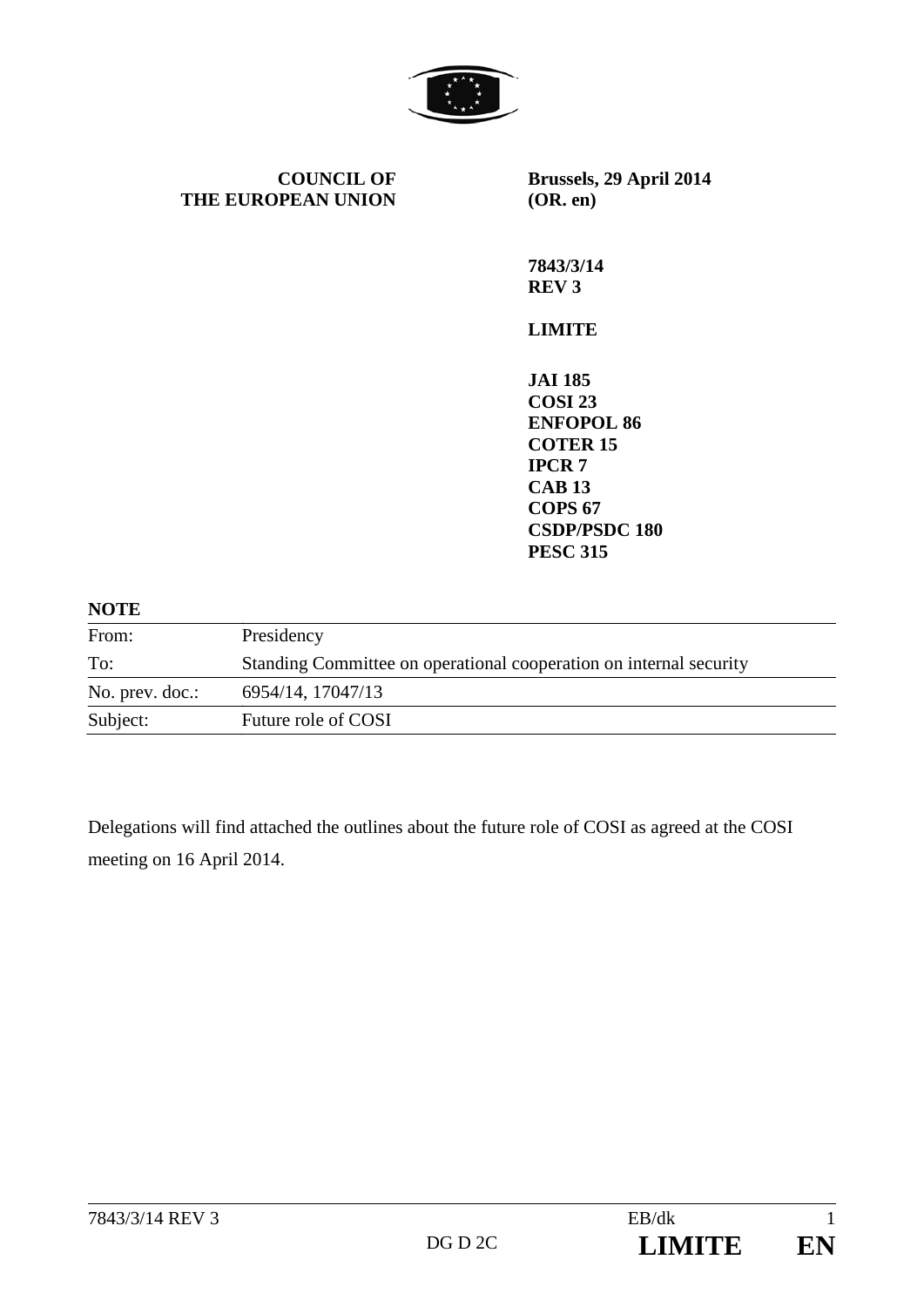# **General remarks**

Considering the broad mandate of the Committee as laid down in the Council Decision 2010/131/EU of 25 February 2010, COSI, as established by Art. 71 TFEU, should further develop its strategic, operational as well as horizontal role as it is responsible for the development, monitoring and implementation of the Internal Security Strategy of the EU (ISS). COSI should also better cover the security aspects of an integrated border management and, where appropriate, judicial cooperation in criminal matters relevant to operational cooperation in the field of EU internal security.

This multidisciplinary character should be strengthened also with regard to the cooperation with the JHA Agencies. This will require effective coordination both at national and EU level so that all relevant JHA actors can contribute to COSI's work.

COSI should have the permanent capacity to influence the strategic choices of the EU on the EU's Internal Security related issues.

COSI has already successfully developed the EU policy cycle with a remarkable progress in a very short time as witnessed by a growing number of participants and concrete actions. This methodology applies to the field of serious and organised crime and the Presidency is in favour of developing similar approaches or methodologies in the future to other fields of the EU's internal security, if necessary and based on the experiences learnt from the EU policy cycle on serious and organised crime. New threats or unexpected evolutions in the field of SOC are, however, to be addressed in the framework of the EU policy cycle and COSI should play an important role in preparing Council discussions on topics of EU internal security without prejudice to COREPER's role and competences. This will contribute to increasing COSI's visibility.

COSI should seek complementarity, coherence and consistency between the developments of EU internal security related policies by also taking into account the external dimension and regional cooperation.

The discussions on the future of COSI are closely related to the discussions held in parallel on the future JHA area - post-Stockholm programme / Strategic guidelines for the legislative and strategic planning in the area of freedom, security and justice to be approved by the European Council. COSI's consolidated activities and new tasks should be thoroughly reflected in those guidelines.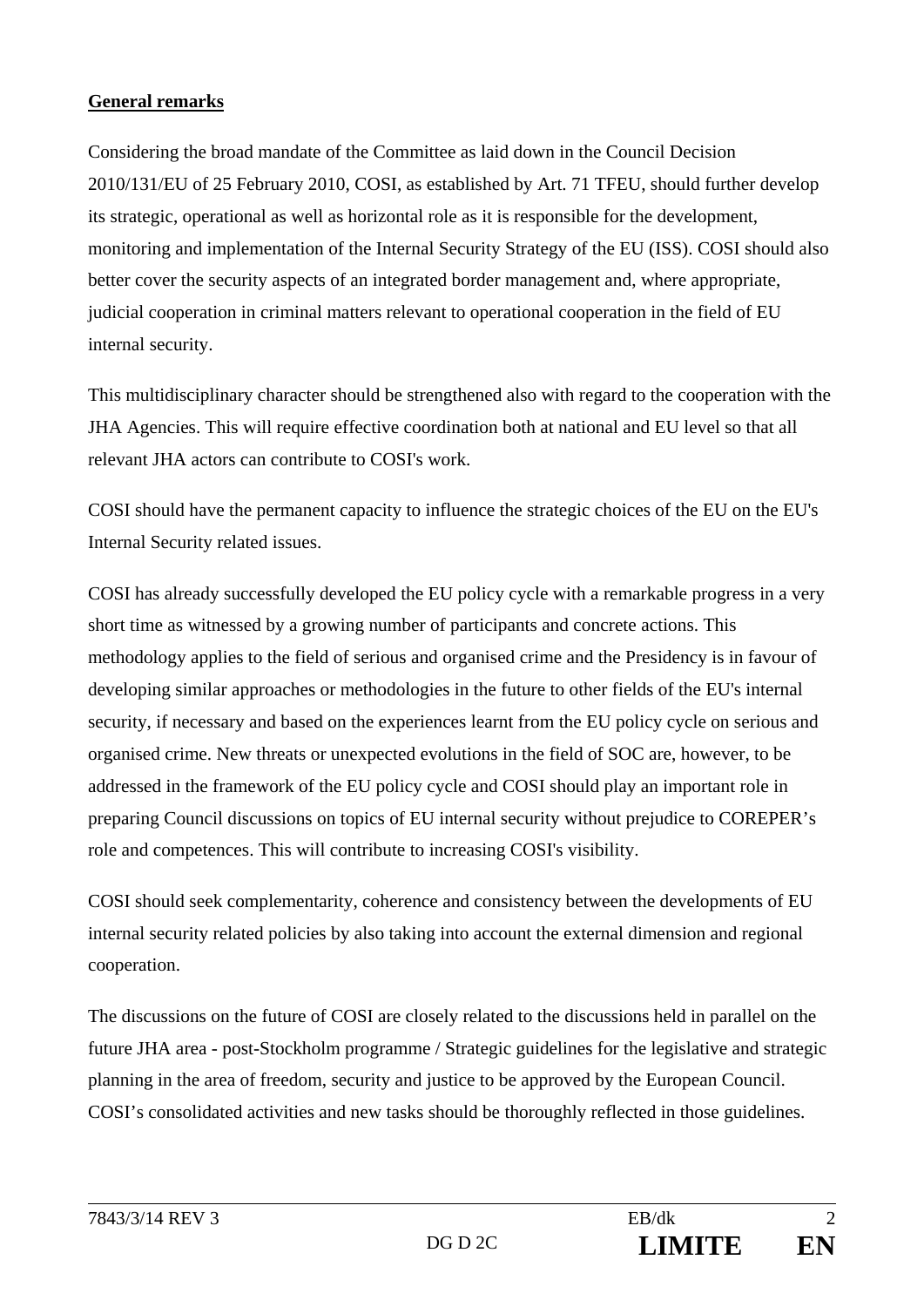## **Concrete proposals on the way forward:**

#### **1. Terrorism**

As terrorism represents a major threat to the internal security of the European Union, COSI should approach terrorism issues at strategic level. The strategic and policy shaping approach would contribute to avoiding any overlaps with the more operational work of the Terrorism Working Party and other groups. The activities of COSI in this regard should be prepared by the relevant Council working parties (in particular the Terrorism Working Party) in line with their respective mandates.

It is important that COSI **only acts** where it adds value, having due regard to the already initiated work streams, and **does not interfere** with the activities of MS<sup> $\prime$ </sup> security and intelligence services.

#### *This is to be achieved by:*

- fostering orientation debates on strategies in the field of counter-terrorism, radicalisation and recruitment (e.g. on the revision of the EU R&R Strategy) where appropriate;
- organising, within the terms of its mandate, orientation discussions on initiatives or possible new instruments / measures with relevance for the cooperation within the EU or with third parties in countering terrorism (such as the recent COM communications on TFTS and TFTP, the EU PNR initiative, etc.), in preparing the discussions on these issues through COREPER in the Council;
- encouraging the involvement of the CTC in COSI meetings on a case by case basis and organising orientation debates in COSI on the 6-monthly discussion papers of the CTC as well as the state of play of the EU Counter-terrorism Strategy;
- keeping COSI regularly informed by the competent EU Agencies and other relevant EU bodies/structures, such as the CTC, on terrorist threats, in order to ensure consistency and coherence in its approach;
- dealing, within COSI, on a case by case basis, with topical terrorism and counter-terrorism items, from a multidisciplinary point of view, provided that this would bring added value to identifying ways forward (e.g. foreign fighters).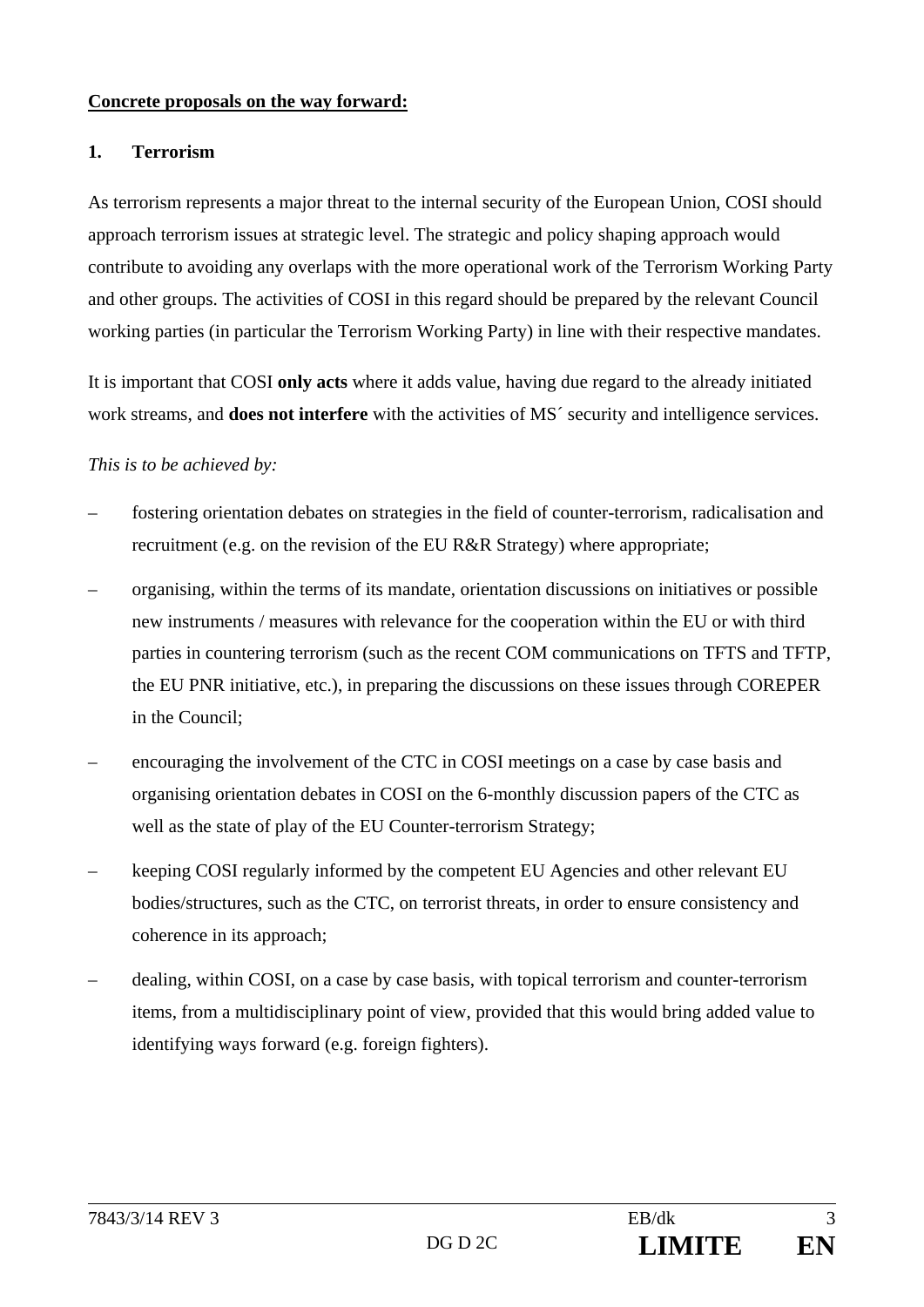# **2. Coordination - cooperation JHA Agencies**

Referring to Article 3 of the Council Decision on setting up COSI, one of the main tasks of COSI should be to seek complementarity and consistency between the developments of policies at the level of the strategic committees involved in internal security, including justice topics. COSI should be able to identify possible links and to bridge the existing gaps between the above mentioned policy areas (e.g. links between terrorism and organised crime).

COSI's role as regards the coordination and evaluation of the general direction and efficiency in the field of operational cooperation is to be strengthened.

One of the COSI's core tasks is to help ensure the consistency of action by the JHA agencies and should be exercising with regard to the operational cooperation of, with and through the JHA agencies in matters of internal security. COSI should monitor the interaction between the different agencies and, indirectly, with the concerned Member States' authorities. COSI therefore encourages EU Agencies to report malfunctions on operational cooperation and information exchange and to organise debates to address the problems.

## **3. Evaluation**

As concerns the evaluation tasks in accordance with Art. 3 (2) of the Council Decision on setting up COSI, these should be further developed. COSI evaluations should be based on the Member States' findings and experiences as well as relevant reports by the Commission and EU Agencies on the state of play on operational cooperation matters and should take into account the outcome of other evaluations, in particular when major shortcomings in the operational cooperation are identified.

The future evaluations should focus on the effectiveness of the operational cooperation**,** while **avoiding** micro-assessments and overlaps with similar evaluation procedures such as those undertaken by other Council structures and the Commission (GENVAL, Schengen Evaluation).

Where necessary, appropriate concrete recommendations should be presented to the Council, via Coreper, based on the evaluation and COSI findings. The monitoring of implementation of the recommendations elaborated during an evaluation will be brought to the attention of COSI as well.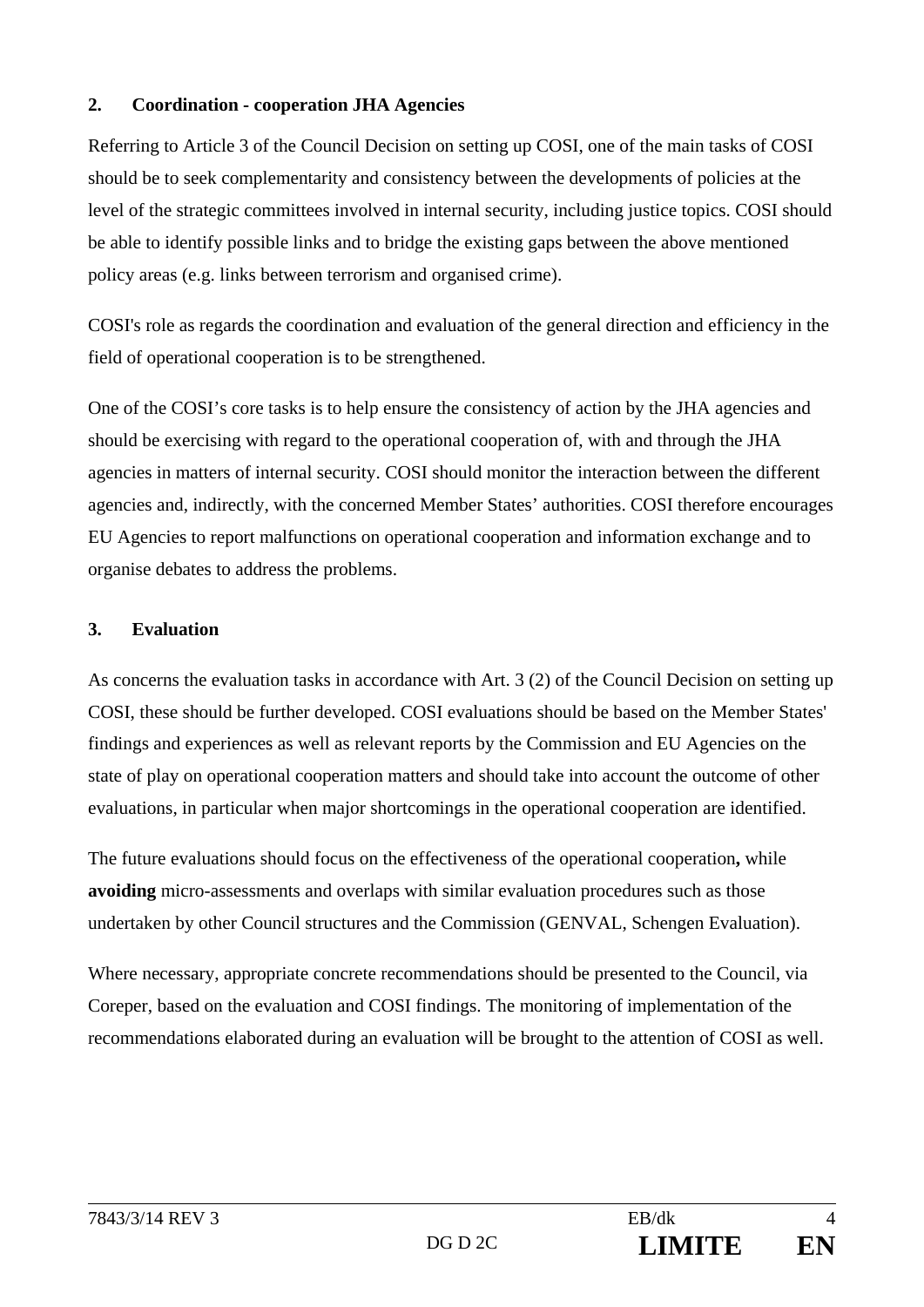The focus of the evaluation should be the general direction and efficiency of operational cooperation, consistency and possible shortcomings of EU-legislation relating to operational cooperation, practices and structures at EU level, regional level and between Member States. COSI should not evaluate the national implementation of various EU legal instruments or national arrangements.

# *This is to be achieved by:*

- ensuring the updating of the Internal Security Strategy for the European Union;
- performing a follow up and regular assessment on implementation of the recommendations drafted in the field of EU internal security and relating the recommendations on the area of operative cooperation;
- providing advice to the Commission while evaluating and assessing third states on security matters (e.g. visa dialogue, MS' experts missions).
- drafting a working procedure, where appropriate.

# **4. Internal - external security**

As concerns Freedom, Security and Justice (FSJ) and the Common Security and Defence Policy (CSDP) cooperation, the Presidency encourages the practical workflow of COSI/PSC and CSG/CIVCOM meetings fully in line with the 'Working method for closer cooperation and coordination in the field of EU security (doc. 10715/11). At the same time, COSI acknowledges the need for further implementation of the FSJ-CSDP roadmap, in close cooperation with the MS, within the framework of existing powers and legal provisions. Therefore, the Presidency invites the competent parties to further develop this cooperation platform which would bring added value to the process of strengthening ties between FSJ and CSDP.

COSI, together with the PSC, should play a key role as insuring security within the Union and efforts must be directed in areas outside the EU, where criminal phenomena have direct or indirect consequences on EU internal security.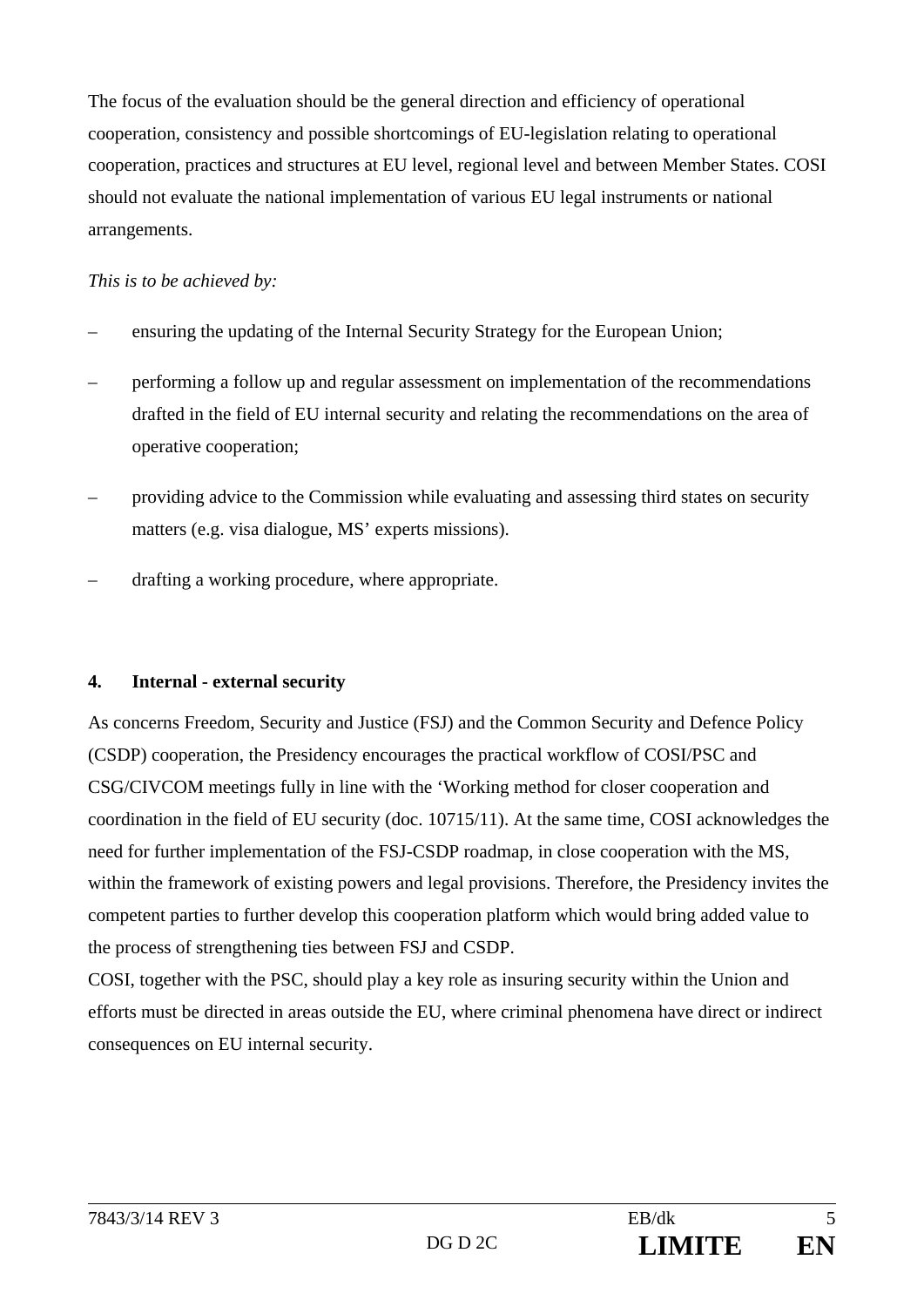While respecting the decision making autonomy of the PSC, COSI should contribute to the preparation of civilian CSDP missions, where appropriate. An important part of this is for COSI to be more engaged in processes within CSDP that have internal security implications, since they involve resources from Member States' law enforcement agencies (such as police etc.). COSI could contribute with relevant knowledge and expertise in planning and preparing new civilian missions that include objectives with JHA implications, focusing on pragmatic, operational and targeted actions.

It is also important for COSI to regularly, in close cooperation with PSC, review the implications of current threats and trends with internal/external security implications e.g. terrorism and foreign fighters, firearms smuggling into the EU, trafficking in human beings and support networks for illegal immigration and illicit drug trafficking.

## *This is to be achieved by:*

- prioritisation of concrete actions by the Member States;
- active involvement of all stakeholders and allocation of sufficient financial and human resources;
- COSI could contribute with relevant knowledge and expertise regarding the planning of new external civilian EU action with JHA implications;
- regular thematic discussions on implications of current internal/external security threats and trends should be held in COSI, and if possible jointly with PSC, and similar discussions in PSC with internal security implications should where possible be held together with COSI;
- COSI and PSC should be regularly and fully informed on the progress of the FSJ-CSDP roadmap implementation.

## **5. New threats**

COSI should have the capacity to influence strategic choices in the EU's fight against terrorism and serious and organised crime, including new threats and/or unexpected evolutions of serious criminal phenomena, which should be addressed in the context and accordingly to the EU Policy Cycle methodology.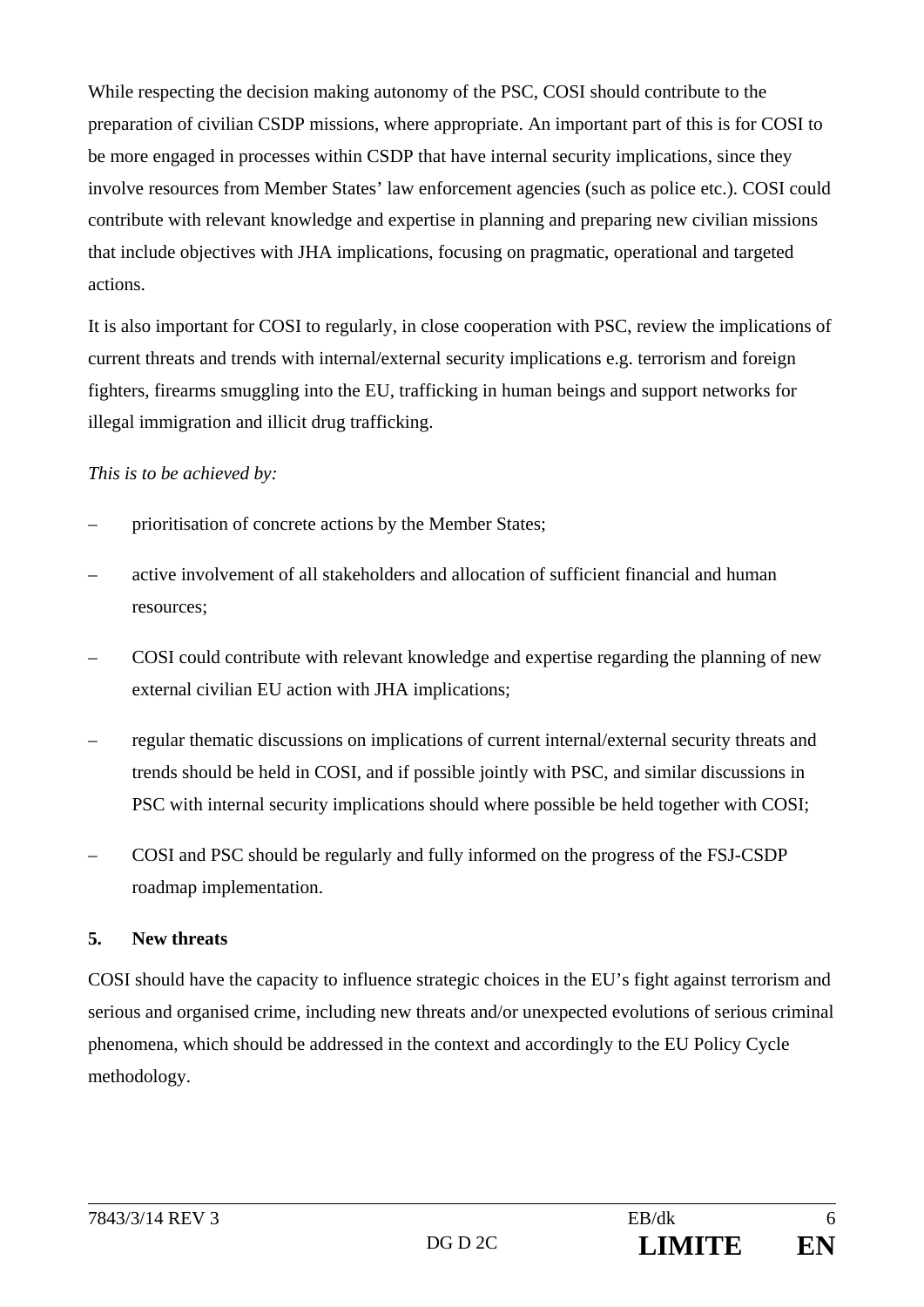# **6. Working procedure**

When increasing COSI's responsibilities by consolidating the already existing discussion topics (fight against terrorism) or adding new ones (evaluation role) and by strengthening ties between COSI and Council without prejudice to COREPER's role and competences, it seems reasonable to analyse possible improvements that can be achieved at the level of the working procedures.

A clear and commonly approved working procedure would help all entities to be aware of the options in addressing a certain issue. Its major goal would be ensuring the full capacity of COSI for providing guidelines and setting agendas by better considering priorities.

## *This is to be achieved by:*

- expressing the operational necessity for improvements on operational cooperation in the law enforcement area, as well as contributing from an operational perspective to the discussion of new legislative proposals in other Working Parties, evaluating respective needs to be expressed by the operational services. Such a capacity should still respect the initiative prerogative of the Commission and Article 4(2) of the Decision 2010/131/UE which mentions that COSI shall not be involved in preparing legislative acts.
- drafting a working procedure as soon as any area in which COSI's role should be strengthened is clearly defined and approved by the MS.

## *The working procedure could make reference, among others, to:*

- procedures regarding the setting up of the agendas and the possibility of a MS to request an item to be put on the discussion table;
- allocating more time to study the documents of the agenda, considering the sensitivity of the COSI issues and the necessity to coordinate all the national structures involved.
- the principle of intelligence led policing;
- possible mirroring the working procedure used by CIVCOM, COSI SG or other Council working parties could be tasked to deliver written advice to COSI, upon request.